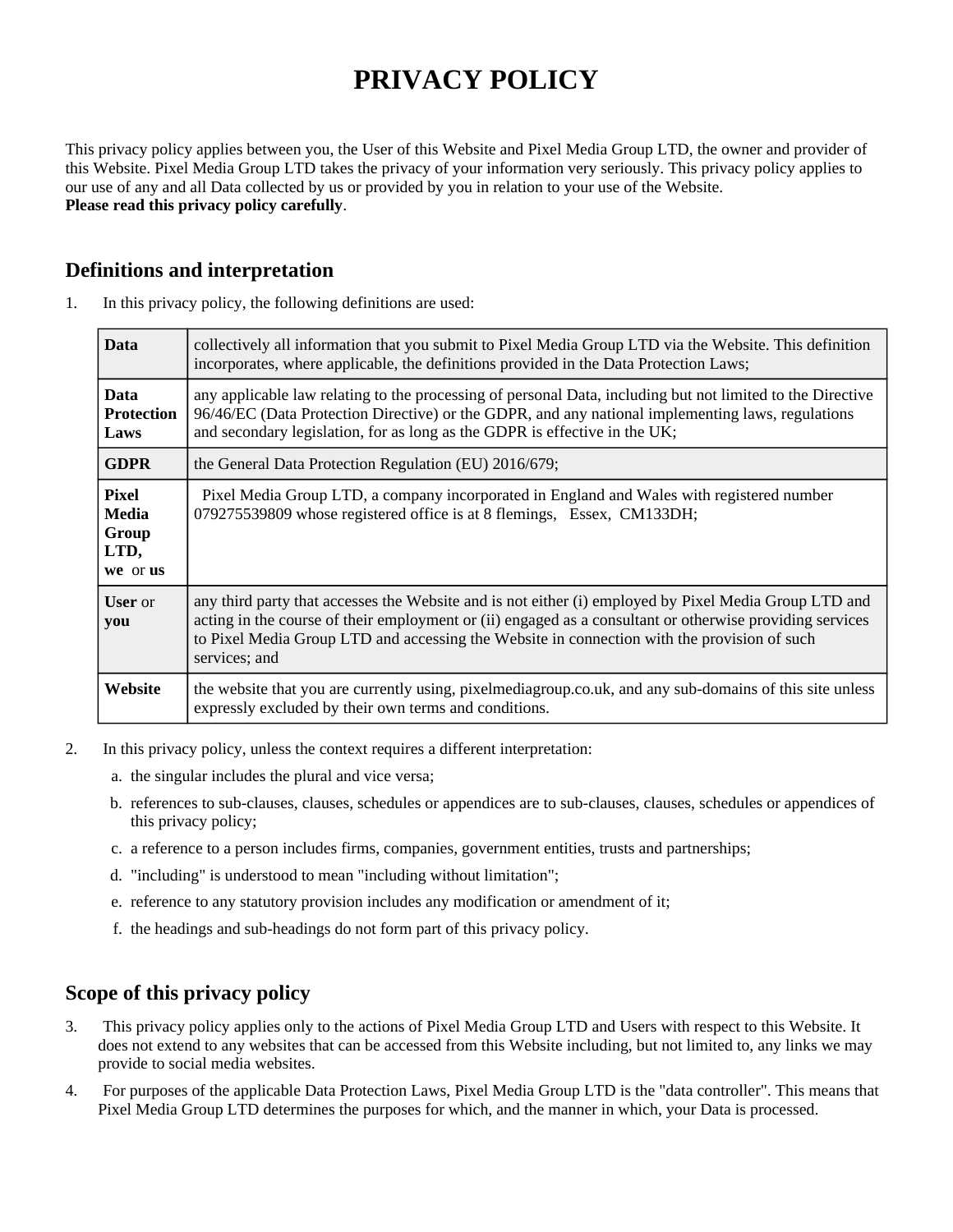# **Data collected**

5. We may collect the following Data, which includes personal Data, from you:

- a. name;
- b. date of birth;
- c. profession;
- d. contact Information such as email addresses and telephone numbers;

in each case, in accordance with this privacy policy.

## **How we collect Data**

- 6. We collect Data in the following ways:
	- a. data is given to us by you ; and
	- b. data is collected automatically.

## **Data that is given to us by you**

- 7. Pixel Media Group LTD will collect your Data in a number of ways, for example:
	- a. when you contact us through the Website, by telephone, post, e-mail or through any other means;
	- b. when you enter a competition or promotion through a social media channel;

in each case, in accordance with this privacy policy.

## **Data that is collected automatically**

- 8. To the extent that you access the Website, we will collect your Data automatically, for example:
	- a. we automatically collect some information about your visit to the Website. This information helps us to make improvements to Website content and navigation, and includes your IP address, the date, times and frequency with which you access the Website and the way you use and interact with its content.

## **Our use of Data**

- 9. Any or all of the above Data may be required by us from time to time in order to provide you with the best possible service and experience when using our Website. Specifically, Data may be used by us for the following reasons:
	- a. improvement of our products / services;
	- b. transmission by email of marketing materials that may be of interest to you;

in each case, in accordance with this privacy policy.

- 10. We may use your Data for the above purposes if we deem it necessary to do so for our legitimate interests. If you are not satisfied with this, you have the right to object in certain circumstances (see the section headed "Your rights" below).
- 11. For the delivery of direct marketing to you via e-mail, we'll need your consent, whether via an opt-in or soft-opt-in:
	- a. soft opt-in consent is a specific type of consent which applies when you have previously engaged with us (for example, you contact us to ask us for more details about a particular product/service, and we are marketing similar products/services). Under "soft opt-in" consent, we will take your consent as given unless you opt-out.
	- b. for other types of e-marketing, we are required to obtain your explicit consent; that is, you need to take positive and affirmative action when consenting by, for example, checking a tick box that we'll provide.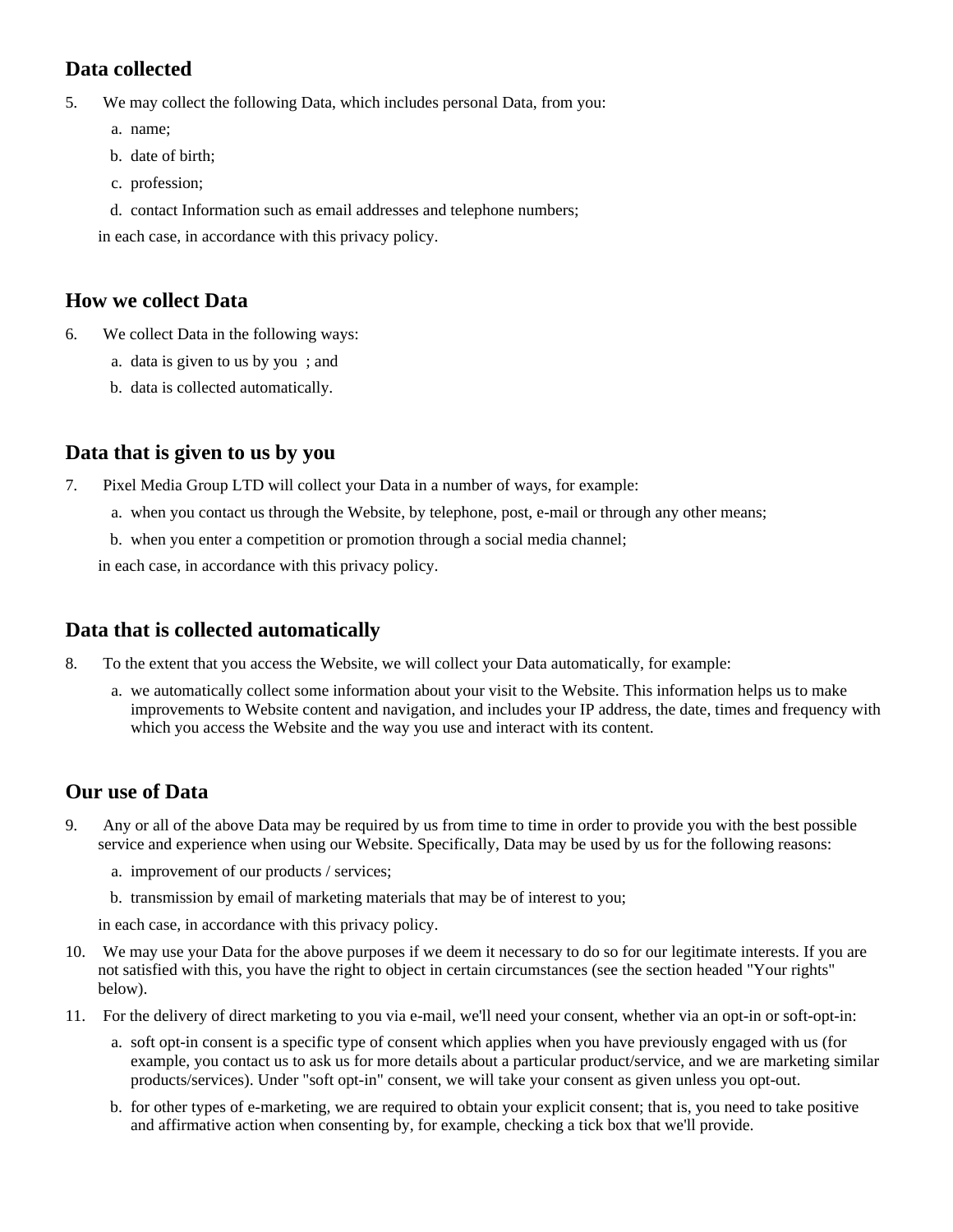c. if you are not satisfied about our approach to marketing, you have the right to withdraw consent at any time. To find out how to withdraw your consent, see the section headed "Your rights" below.

#### **Who we share Data with**

- 12. We may share your Data with the following groups of people for the following reasons:
	- a. third party service providers who provide services to us which require the processing of personal data To book appointments ;

in each case, in accordance with this privacy policy.

#### **Keeping Data secure**

- 13. We will use technical and organisational measures to safeguard your Data, for example:
	- a. access to your account is controlled by a password and a user name that is unique to you.
	- b. we store your Data on secure servers.
- 14. Technical and organisational measures include measures to deal with any suspected data breach. If you suspect any misuse or loss or unauthorised access to your Data, please let us know immediately by contacting us via this e-mail address: josh@pixelmediagroup.co.uk.
- 15. If you want detailed information from Get Safe Online on how to protect your information and your computers and devices against fraud, identity theft, viruses and many other online problems, please visit www.getsafeonline.org. Get Safe Online is supported by HM Government and leading businesses.

#### **Data retention**

- 16. Unless a longer retention period is required or permitted by law, we will only hold your Data on our systems for the period necessary to fulfil the purposes outlined in this privacy policy or until you request that the Data be deleted.
- 17. Even if we delete your Data, it may persist on backup or archival media for legal, tax or regulatory purposes.

## **Your rights**

- 18. You have the following rights in relation to your Data:
	- a. **Right to access** the right to request (i) copies of the information we hold about you at any time, or (ii) that we modify, update or delete such information. If we provide you with access to the information we hold about you, we will not charge you for this, unless your request is "manifestly unfounded or excessive." Where we are legally permitted to do so, we may refuse your request. If we refuse your request, we will tell you the reasons why.
	- b. **Right to correct** the right to have your Data rectified if it is inaccurate or incomplete.
	- c. **Right to erase** the right to request that we delete or remove your Data from our systems.
	- d. **Right to restrict our use of your Data** the right to "block" us from using your Data or limit the way in which we can use it.
	- e. **Right to data portability** the right to request that we move, copy or transfer your Data.
	- f. **Right to object** the right to object to our use of your Data including where we use it for our legitimate interests.
- 19. To make enquiries, exercise any of your rights set out above, or withdraw your consent to the processing of your Data (where consent is our legal basis for processing your Data), please contact us via this e-mail address: josh@pixelmediagroup.co.uk.
- 20. If you are not satisfied with the way a complaint you make in relation to your Data is handled by us, you may be able to refer your complaint to the relevant data protection authority. For the UK, this is the Information Commissioner's Office (ICO). The ICO's contact details can be found on their website at https://ico.org.uk/.